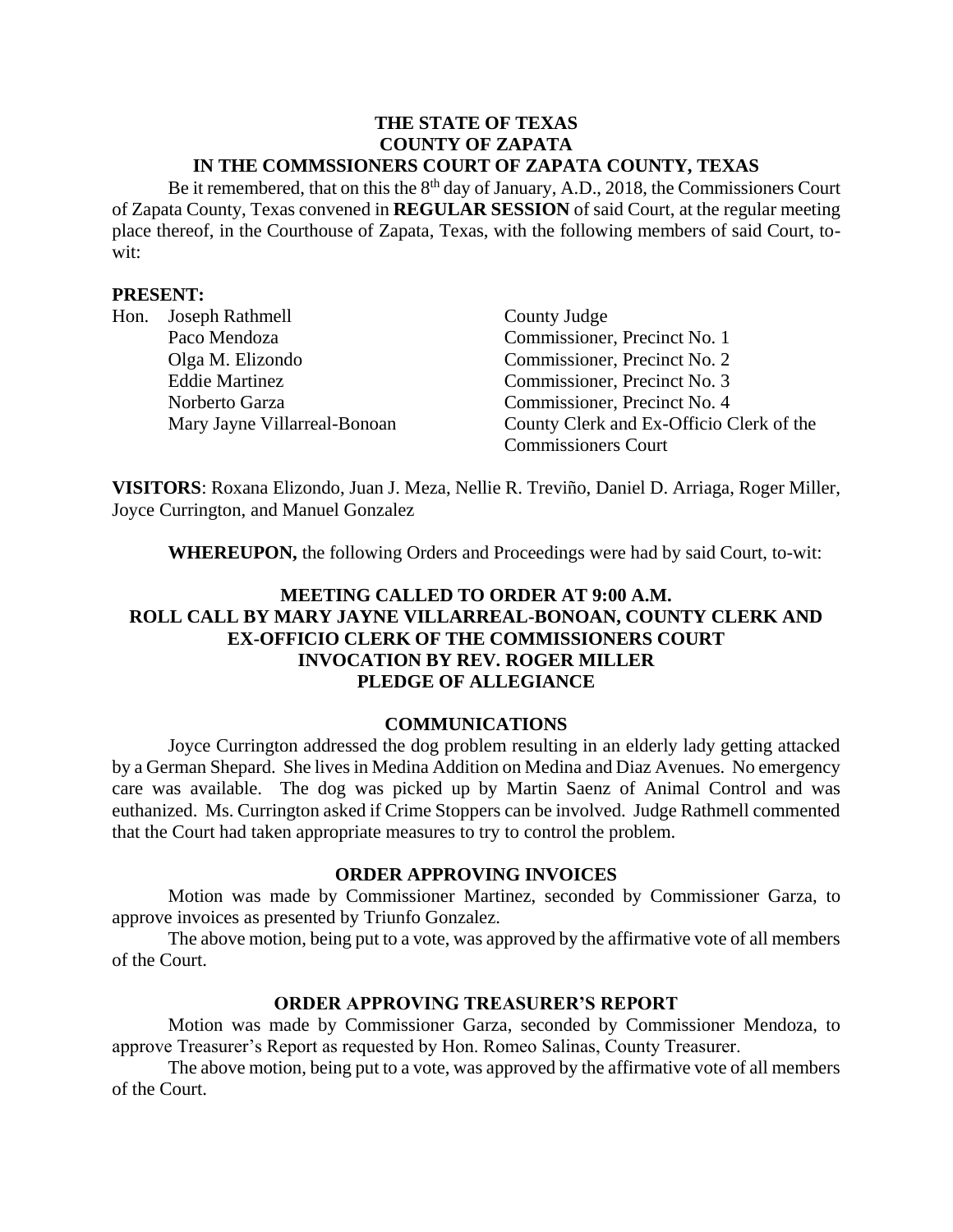### **ORDER APPROVING CHECKS ISSUED**

Motion was made by Commissioner Mendoza, seconded by Commissioner Garza, to approve checks issued as requested by Hon. Romeo Salinas, County Treasurer.

The above motion, being put to a vote, was approved by the affirmative vote of all members of the Court.

## **TAX / ASSESSOR COLLECTOR'S REPORT**

Luis L. Gonzalez, Tax Assessor/Collector, reported collections of Motel-Hotel Tax in an amount of \$5,362.18 and tax collections in the amount of \$643,854 for a total of 68.24% total collections.

# **ORDER APPROVING INVOICE FROM SPECIALIZED TRANSPORTATION, INC FOR PICK-UP OF COPIER AND INVOICE TO RICOH USA TO TERMINATE COPIER RENTAL AGREEMENT**

Motion was made by Commissioner Garza, seconded by Commissioner Mendoza, to approve the payment of an invoice totaling \$475.00 from the Technology Fund to Specialized Transportation, Inc. for the pick-up of the copier at Justice of the Peace, Pct. 4 office and also approve the payment of an invoice totaling \$1,080.66 from the Technology Fund to Ricoh USA to terminate the copier rental agreement for the Justice of the Peace, Precinct 4 office as requested by Hon. Ramon Benavides, Justice of the Peace, Pct. 4.

The above motion, being put to a vote, was approved by the affirmative vote of all members of the Court.

## **ORDER APPROVING TO HIRE SAUL BURUATO AT RECYCLING DEPARTMENT**

Motion was made by Commissioner Martinez, seconded by Commissioner Garza, to approve to hire Saul Buruato in slot #2 at the Recycling Department as requested by Guillermo Saenz, Environmental Department.

The above motion, being put to a vote, was approved by the affirmative vote of all members of the Court.

## **ORDER APPROVING TO HIRE LINDA ARAMBULA AS TEMPORARY EMPLOYEE AT NUTRITION CENTER IN SAN YGNACIO**

Motion was made by Commissioner Mendoza, seconded by Commissioner Elizondo, to approve Linda Arambula, as temporary employee, at the Nutrition Center in San Ygnacio as requested by Rosie Gonzalez, Nutrition Center.

The above motion, being put to a vote, was approved by the affirmative vote of all members of the Court.

### **ORDER APPROVING CDBG PROJECT #7216511 – PLANS AND SPECIFICATIONS**

Motion was made by Commissioner Martinez, seconded by Commissioner Garza, to approve CDBG Project #7216511 –  $3<sup>rd</sup>$ , 4<sup>th</sup>, and 7<sup>th</sup> Street, plans and specifications for bidding as requested by Manuel Gonzalez, Premier Engineering. Improvements will be done from Hwy 16 to Ramireño on 3<sup>rd</sup> and 4<sup>th</sup>and 7<sup>th</sup> Street - Hwy 16 to Miraflores and 3<sup>rd</sup> & 4<sup>th</sup> – Ramireño to Miraflores (curb and gutter) County will do paving as necessary.

The above motion, being put to a vote, was approved by the affirmative vote of all members of the Court.